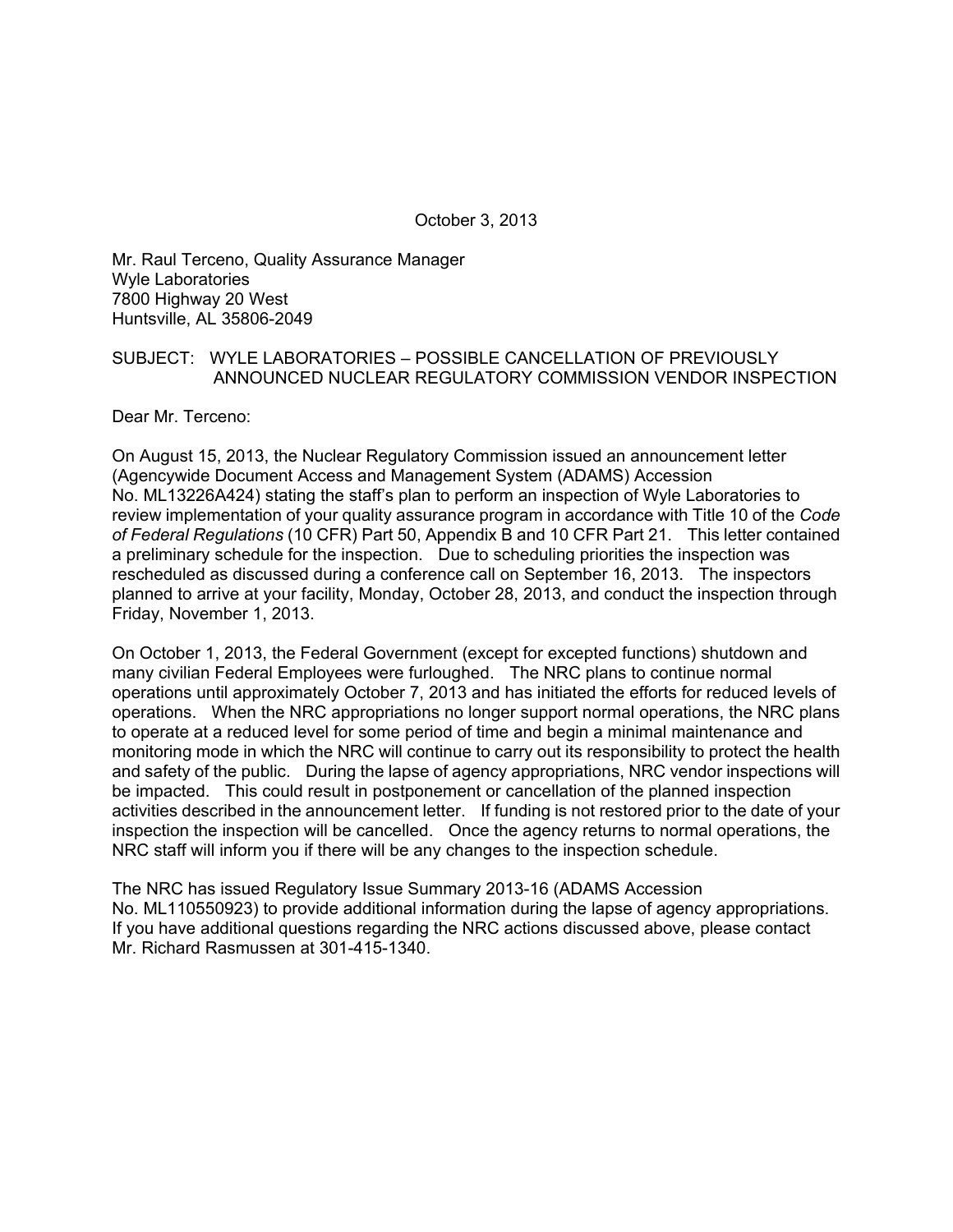### R. Terceno - 2 - 2 -

In accordance with 10 CFR 2.790 of the NRC's "Rules of Practice," a copy of this letter will be available electronically for public inspection in the NRC Public Document Room or from the Publicly Available Records component of NRC's document system (ADAMS). ADAMS is accessible from the NRC Web site at http://www.nrc.gov/reading-rm/adams.html (the Public Electronic Reading Room).

Sincerely,

# */RA/*

Richard A. Rasmussen, Chief Electrical Vendor Inspection Branch Division of Construction Inspection and Operational Programs Office of New Reactors

Docket No.: 99900905